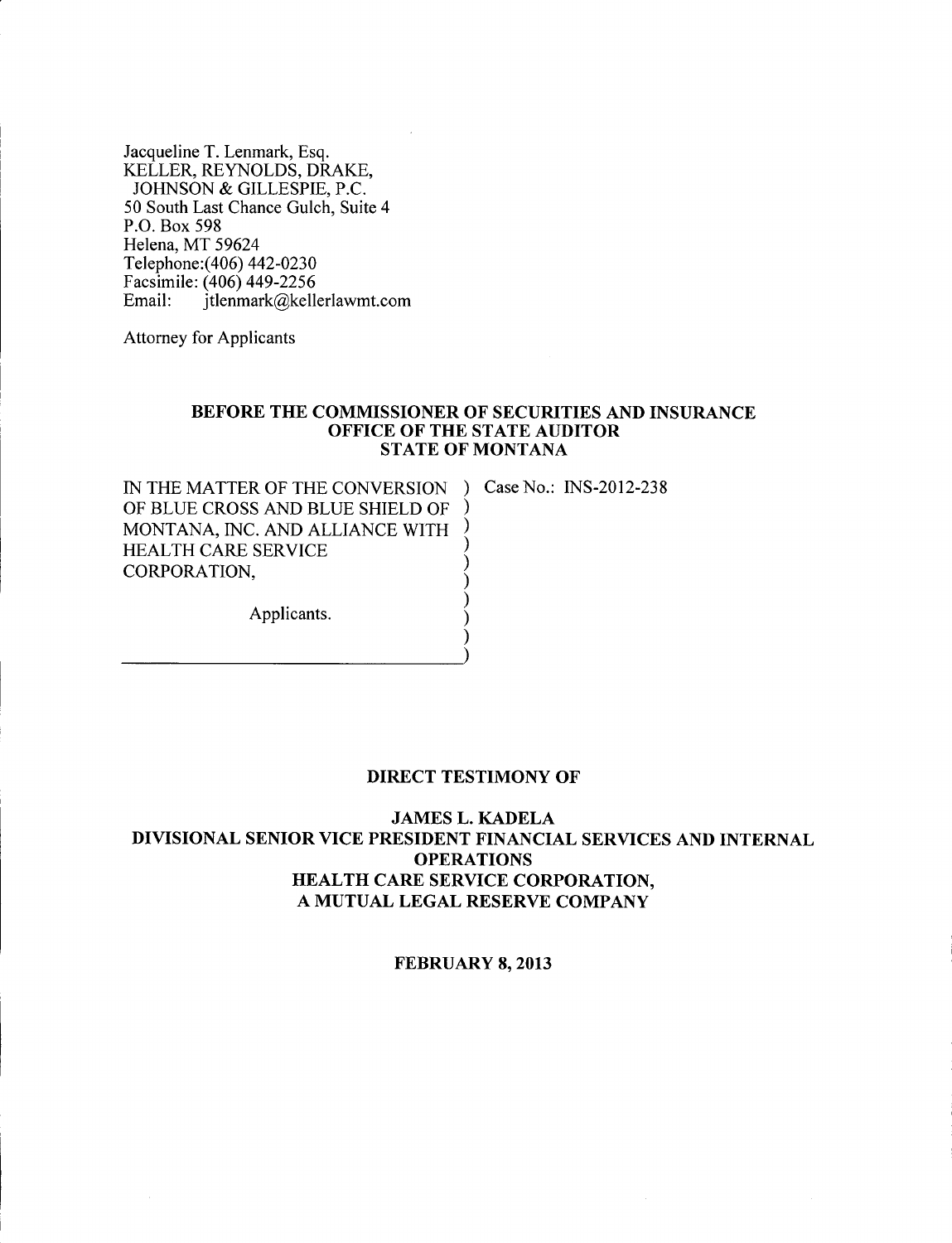| $\mathbf{1}$   | Q. | PLEASE STATE YOUR NAME, POSITION AND BUSINESS ADDRESS.                                     |
|----------------|----|--------------------------------------------------------------------------------------------|
| $\overline{2}$ | A. | My name is James L. Kadela, and I am the Divisional Senior Vice President of Financial     |
| 3              |    | Services and Internal Operations of Health Care Service Corporation, a Mutual Legal        |
| 4              |    | Reserve Company ("HCSC"). My business address at HCSC is 300 East Randolph                 |
| 5              |    | Street, Chicago, Illinois, 60601.                                                          |
| 6              | Q. | PLEASE DESCRIBE YOUR RESPONSIBILITIES AS THEY RELATE TO THE                                |
| 7              |    | PROPOSED TRANSACTION BETWEEN HCSC AND BLUE CROSS AND BLUE                                  |
| 8              |    | <b>SHIELD OF MONTANA, INC.</b>                                                             |
| 9              | A. | I have the responsibility for coordinating the integration of the operations of Blue Cross |
| 10             |    | and Blue Shield of Montana, Inc. ("BCBSMT") into HCSC. This means that the HCSC            |
| 11             |    | team of transition specialists will work with the people responsible for the business      |
| 12             |    | operations at both BCBSMT and HCSC, as well as the technology staff to integrate           |
| 13             |    | BCBSMT into HCSC operations.                                                               |
| 14             | Q. | PLEASE DESCRIBE YOUR EDUCATIONAL BACKGROUND,                                               |
| 15             |    | <b>QUALIFICATIONS AND EXPERIENCE.</b>                                                      |
| 16             | A. | I received a Bachelor's Degree in Accounting from the University of Illinois at Chicago,   |
| 17             |    | and a Master's Degree in Business Administration from DePaul University in Chicago.        |
| 18             |    | Prior to joining HCSC, I was an internal auditor and credit risk analyst at Continental    |
| 19             |    | Bank for five years. I have been with HCSC since 1994, in various positions within         |
| $^{20}$        |    | financial services and internal operations. I have been in my current role as a Divisional |
| 21             |    | Senior Vice President since 2009.                                                          |

 $\bar{\mathcal{A}}$ 

 $\hat{\mathcal{L}}$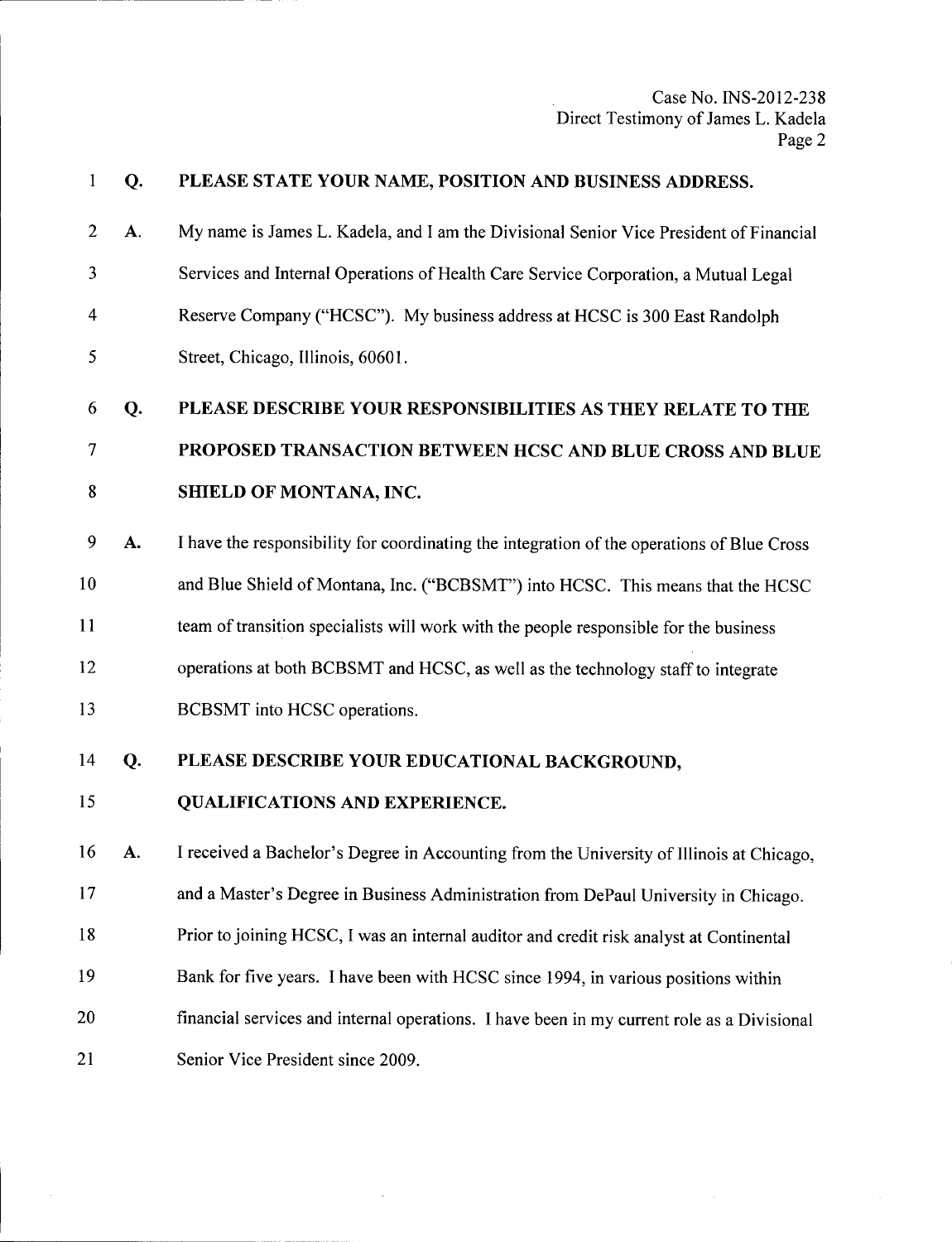| $\mathbf{1}$   | Q. | HAVE YOU PREVIOUSLY TESTIFIED IN FORMAL PROCEEDINGS BEFORE                                  |
|----------------|----|---------------------------------------------------------------------------------------------|
| $\overline{2}$ |    | AN OFFICER OF THIS STATE OR IN FORMAL PROCEEDINGS IN                                        |
| 3              |    | ANYOTHER STATE OR THE FEDERAL GOVERNMENT?                                                   |
| 4              | A. | No, I have not.                                                                             |
| 5              | Q. | PLEASE PROVIDE A BRIEF SUMMARY OF YOUR TESTIMONY.                                           |
| 6              | A. | My testimony will discuss the operational aspects of integrating BCBSMT into the            |
| 7              |    | operations of HCSC, and the transition of information technology systems from               |
| 8              |    | BCBSMT's old information technology systems to HCSC's more advanced systems.                |
| 9              |    | My testimony will support BCBSMT's and HCSC's Application for Approval of                   |
| 10             |    | Alliance by demonstrating that an alliance with HCSC will enable BCBSMT to offer            |
| 11             |    | better customer services, improve its efficiency, expand services, reduce administrative    |
| 12             |    | expenses, and become a stronger competitor in Montana.                                      |
| 13             | Q. | ARE YOU FAMILIAR WITH THE TRANSACTION THAT IS THE SUBJECT                                   |
| 14             |    | OF THE PROCEEDING?                                                                          |
| 15             | A. | Yes, I am.                                                                                  |
| 16             | Q. | WHAT WAS YOUR ROLE WITH RESPECT TO THE TRANSACTION?                                         |
| 17             | A. | I was responsible for reviewing all business operational aspects related to the transaction |
| 18             |    | and during the due diligence that was conducted. I was also responsible for discussing      |
| 19             |    | BCBSMT's operational needs with BCBSMT executives and management.                           |
| 20             | Q. | DO YOU HAVE EXPERIENCE INTEGRATING OTHER BLUE CROSS AND                                     |
| 21             |    | <b>BLUE SHIELD PLANS WITH HCSC?</b>                                                         |

 $\sim$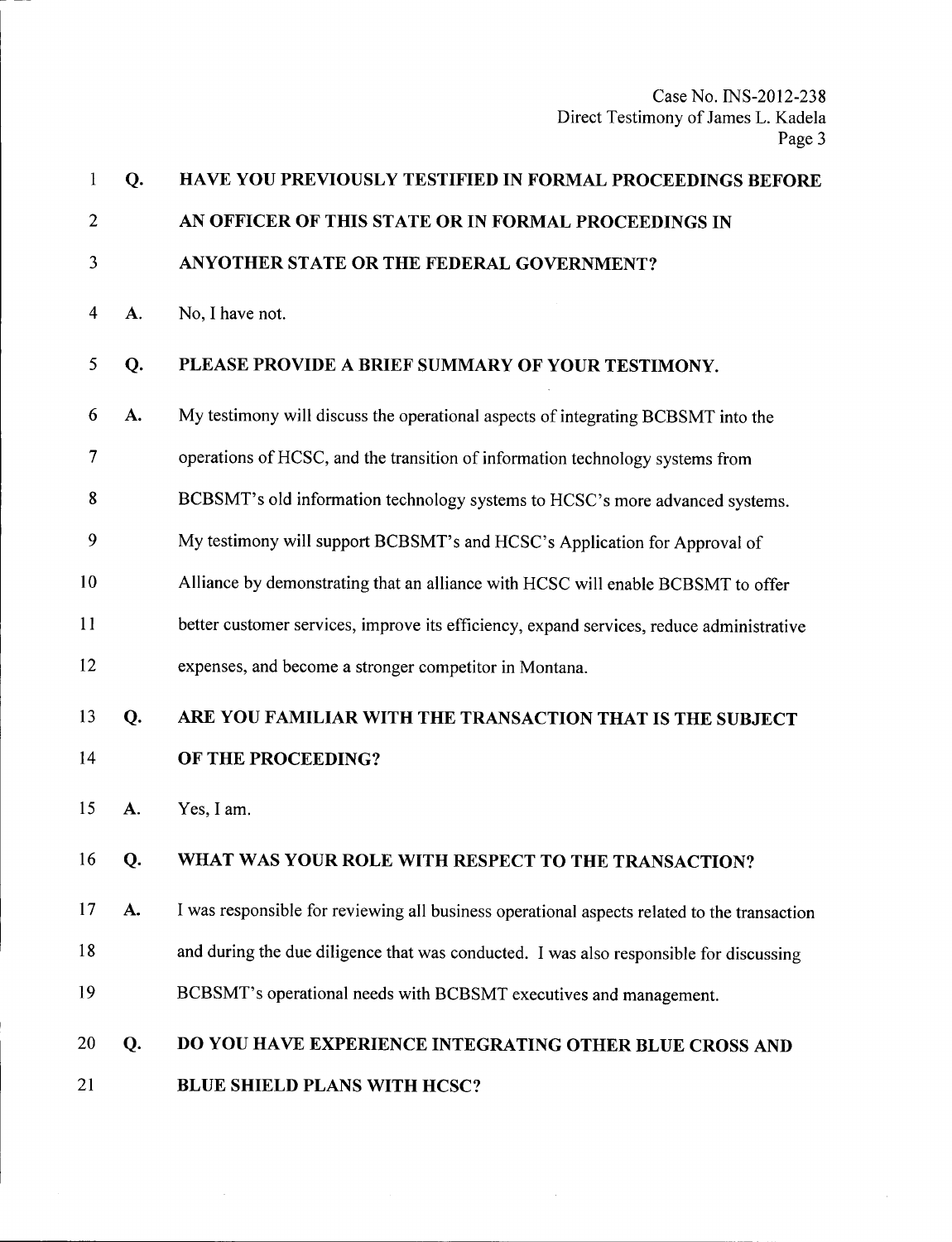| $\mathbf{1}$   | A.        | Yes. HCSC has had great success in the past integrating the Blue Cross and Blue Shield  |
|----------------|-----------|-----------------------------------------------------------------------------------------|
| $\mathbf{2}$   |           | ("BCBS") plans in Texas, New Mexico and Oklahoma. I was involved in the                 |
| 3              |           | integrations of the BCBS plans in Texas and New Mexico, and was the business lead for   |
| 4              |           | the integration of the BCBS plan in Oklahoma.                                           |
| 5              | Q.        | PLEASE TELL US ABOUT HCSC'S OPERATIONS. HOW MANY MEMBERS                                |
| 6              |           | <b>DOES HCSC HAVE?</b>                                                                  |
| $\overline{7}$ | A.        | HCSC has over 13 million members.                                                       |
| 8              | Q.        | <b>HOW HAS HCSC'S MEMBERSHIP CHANGED OVER THE LAST FEW</b>                              |
| 9              |           | YEARS?                                                                                  |
| 10             | A.        | It has increased. Over the past five years, HCSC's total membership has increased by    |
| 11             |           | approximately 1,380,000 members, which represents a 12% increase in membership over     |
| 12             |           | that time period.                                                                       |
| 13             | Q.        | HOW MANY INSURANCE CLAIMS DOES HCSC PROCESS ON AN AVERAGE                               |
| 14             |           | <b>BUSINESS DAY?</b>                                                                    |
| 15             | A.        | HCSC processes approximately 749,000 insurance claims on an average business day.       |
| 16             | Q.        | DOES HCSC MAINTAIN STATISTICS ON HOW ACCURATELY AND                                     |
| 17             |           | TIMELY IT PROCESSES CLAIMS, AND IF SO, WHAT ARE THOSE                                   |
| 18             |           | <b>STATISTICS?</b>                                                                      |
| 19             | <b>A.</b> | Yes it does. According to internal statistics maintained by HCSC, HCSC processes        |
| 20             |           | around 99 percent of all claims within 30 days at about a 99 percent financial accuracy |
| 21             |           | rate.                                                                                   |

 $\sim 10$ 

 $\sim$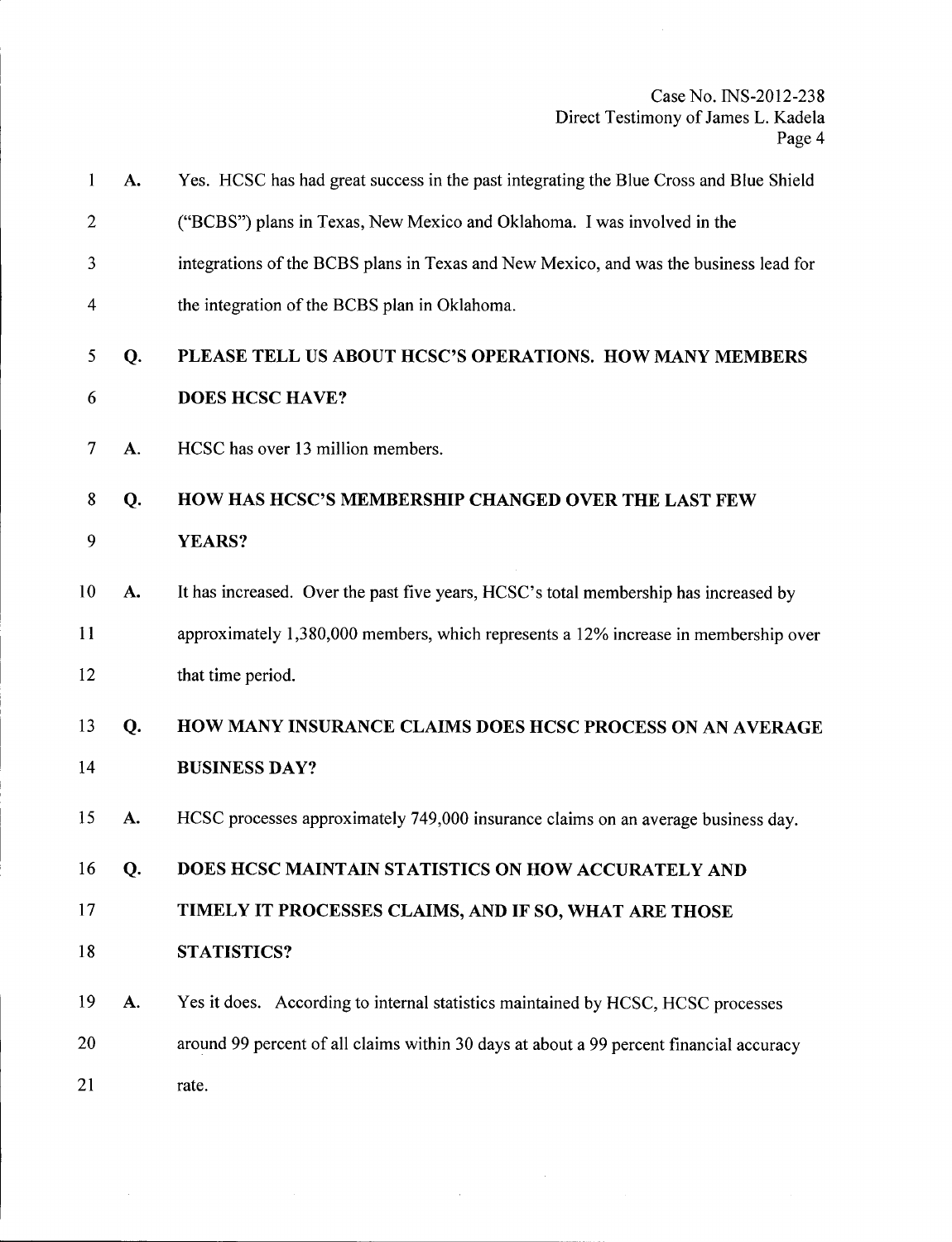### 1 Q.  $\mathfrak{D}$ WHAT SYSTEMS DOES HCSC USE AND WHAT IS SPECIAL ABOUT THOSE SYSTEMS?

3 A. 4 5 6 7 8 HCSC has several proprietary systems, including Blue Chip, BlueSTAR and Blue Gateway. HCSC also has other information technology servicing capabilities that are the equal of any in our industry. These capabilities are highly regarded by customers and potential customers in our other states. In fact, we were able to sell new business immediately after closing transactions in those states based on our technological capabilities.

#### 9 Q. CAN YOU PLEASE DESCRIBE THE BLUE CHIP SYSTEM?

10 A. 11 12 13 14 15 16 17 18 19 The Blue Chip system is a very powerful model for system integration and efficiency. Initially implemented in Illinois, and then in Texas, New Mexico and Oklahoma, Blue Chip is an online, real time, highly automated claim adjudication system. The online, real time nature of the system allows claims and adjustments to be finalized immediately and thus improves customer service. The Blue Chip system currently processes all medical commercial business claims for HCSC. Blue Chip has been enhanced over the years to incorporate advanced managed care products and multi-state capabilities needed to manage benefits for HCSC's growing book of national account business. With HCSC's Blue Chip system, BCBSMT can increase its efficiency in administrating its core health insurance business.

20 Q.

# CAN YOU PLEASE DESCRIBE THE BLUESTAR SYSTEM?

21 A. 22 BlueSTAR is HCSC's online, real time membership system that provides efficient access to account, client and membership data. It delivers rapid, reliable and up-to-date member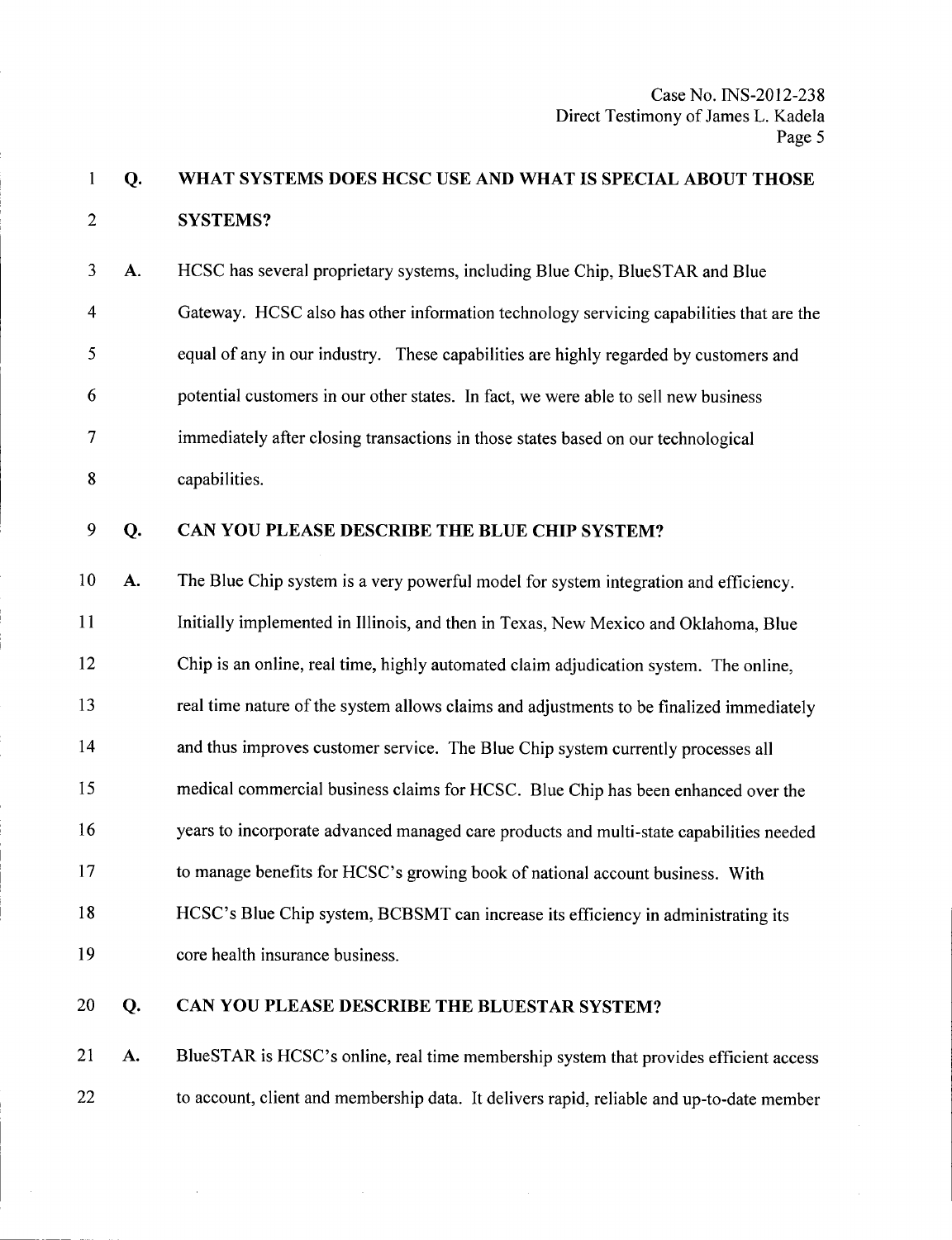$\bar{z}$ 

| 1              |    | information while streamlining data entry and maintenance. With the BlueSTAR              |
|----------------|----|-------------------------------------------------------------------------------------------|
| $\mathbf{2}$   |    | membership system, BCBSMT can improve its efficiency and performance.                     |
| $\mathfrak{Z}$ | Q. | CAN YOU PLEASE DESCRIBE BLUE GATEWAY?                                                     |
| $\overline{4}$ | A. | Blue Gateway is HCSC's Financial Operational System that is used to support HCSC's        |
| 5              |    | multiple reporting requirements. The purpose of this system is to: (a) identify the       |
| 6              |    | financial obligations of HCSC and its customers; (b) perform gatekeeper functions for all |
| 7              |    | financial claim adjudication data; (c) reconcile actual claim payments with claim data;   |
| 8              |    | and (d) generate operational reports on a regular, periodic basis.                        |
| 9              | Q. | ARE THERE ANY OTHER SYSTEMS THAT HCSC USES TO BENEFIT ITS                                 |
| 10             |    | <b>MEMBERS?</b>                                                                           |
| 11             | A. | Yes. We also have an array of web and mobile based services developed internally for      |
| 12             |    | our members and providers. For example, HCSC has developed a web portal called Blue       |
| 13             |    | Access for Members ("BAM") that allows members to track and manage the status of          |
| 14             |    | their claims, request temporary ID cards, search for providers, and use cost estimator    |
| 15             |    | tools. BAM also contains a vast array of health and wellness resources, including online  |
| 16             |    | health and disease assessments. The Blue Access for Producers web portal allows           |
| 17             |    | producers to quickly and accurately perform a variety of functions such as online quoting |
| 18             |    | and viewing product information. The Blue Access for Employers web portal allows          |
| 19             |    | employer groups to quickly and accurately perform online transactions in the areas of     |
| 20             |    | enrollment, billing, membership, as well as other administrative functions.               |
| 21             | Q. | WHAT ARE SOME OF HCSC'S MOBILE CAPABILITIES?                                              |

 $\bar{z}$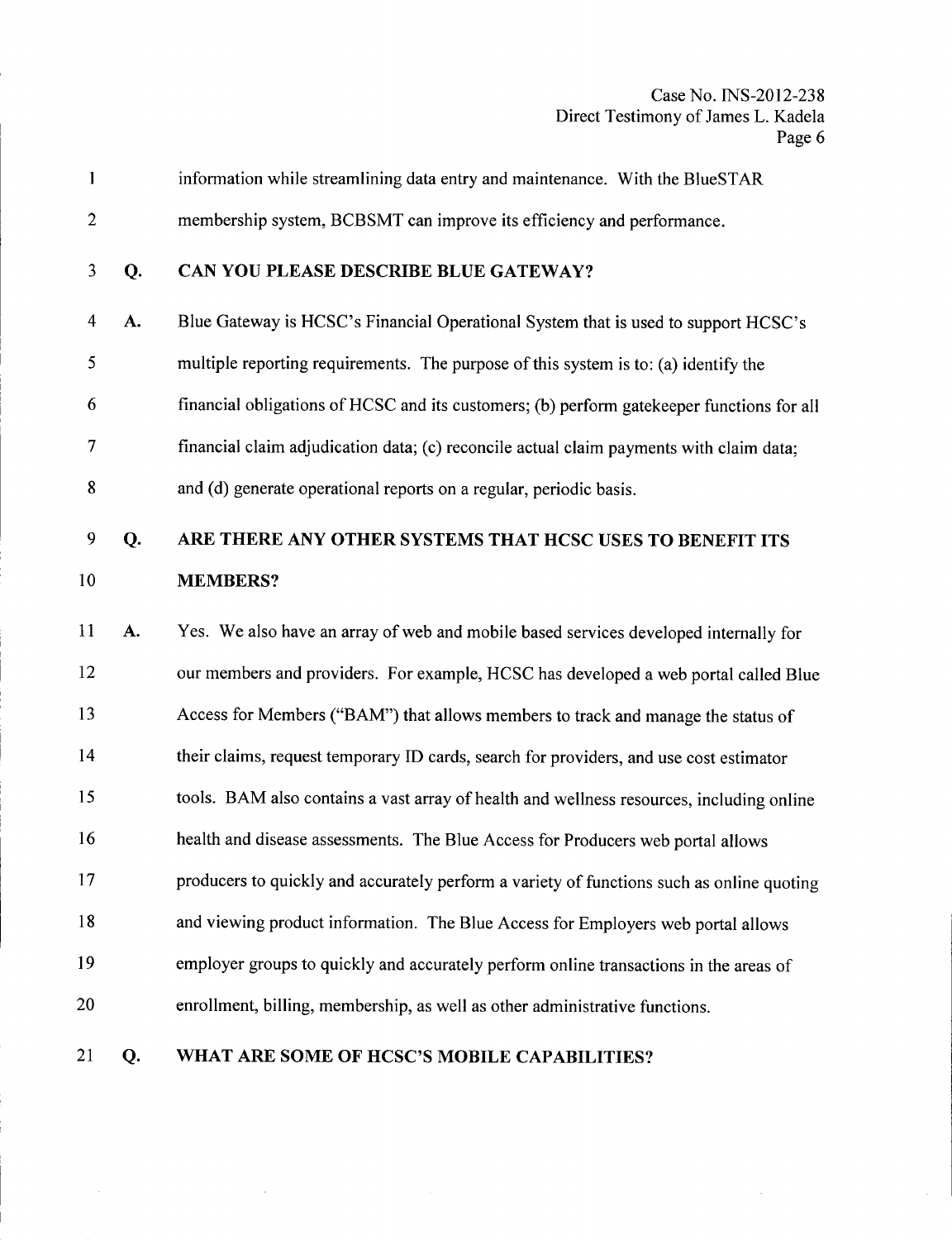| $\mathbf{1}$   | A. | HCSC also has mobile capabilities that can benefit members. For example, the "Duty        |
|----------------|----|-------------------------------------------------------------------------------------------|
| 2              |    | Calls" application helps educate and prepare expectant fathers during their partner's     |
| 3              |    | pregnancy with information about not only the baby's development, but what their          |
| $\overline{4}$ |    | partner is experiencing. The "Tot Tracker" application helps new parents understand and   |
| 5              |    | track key milestones in their baby's development, share updates with friends and family,  |
| 6              |    | and educates them on important immunizations. The "Provider Finder" application           |
| 7              |    | enables members to locate physicians, as well as the closest emergency care. All of these |
| 8              |    | web and mobile capabilities would be available to BCBSMT members, which will be           |
| 9              |    | significant enhancements to BCBSMT's current capabilities. Today, BCBSMT does not         |
| 10             |    | have any mobile applications and its interactive web capability is limited to FAQ         |
| 11             |    | application where members may email inquiries to customer service representatives.        |

## 12 Q.

## WHERE DOES HCSC HOUSE ITS DATA?

13 A. 14 15 16 17 18 19 20 21 22 HCSC has built two state of the art Data Centers, located in Waukegan, Illinois, and Fort Worth, Texas, that include environmental controls that promote the continuity of HCSC operations. The data centers incorporate multiple feeds for electricity, gas, water and telecommunications. Uninterruptable power supplies are in place to support "critical" areas within the data center facilities. In the event of power outage, the data centers maintain multiple redundant diesel-powered generators that can adequately support the power requirements for the building and grounds, inclusive of all physical security controls. These data centers are also constructed at a level that has approximately twice the structural integrity needed to withstand any seismic or adverse weather related activity. The data centers have ample space for future growth and expansion. HCSC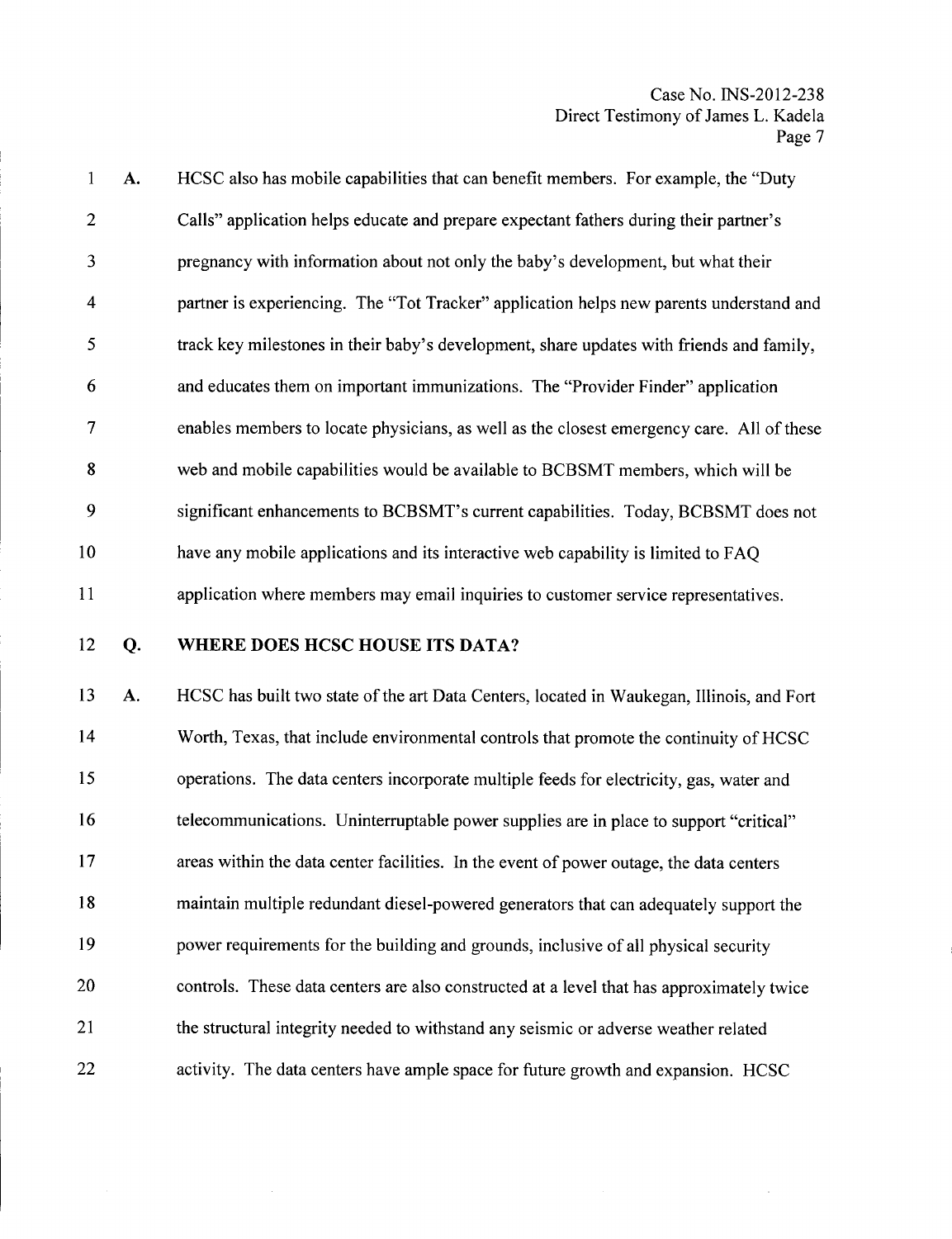|                | investments in the data centers reflect the degree to which HCSC is committed to          |
|----------------|-------------------------------------------------------------------------------------------|
| $\overline{2}$ | providing a secure environment for customer data, as well as its determination to ensure  |
| 3              | that our ability to service our policyholders is not interrupted. These capabilities will |
| $\overline{4}$ | now be extended to BCBSMT. With these capabilities, BCBSMT will enhance the               |
| 5              | security and reliability of its sensitive member data.                                    |

## 6 Q. 7 DOES HCSC HAVE ANY OTHER TECHNOLOGY OR PROGRAMS THAT WILL BENEFIT BCBSMT?

8 A. 9 10 11 12 13 14 15 16 17 18 19 20 Yes. In addition to its state-of-the-art data centers and its BlueChip, Blue STAR and Gateway systems, HCSC and its subsidiaries have additional programs that will benefit BCBMT. For instance, HCSC's MEDecision care management programs for the chronically ill can help BCBCMT reduce medical expenses and improve overall managed care capabilities for helping those members who are chronically ill. In addition, BCBSMT can benefit from the private exchange platform of HCSC's partially-owned subsidiary, Bloom Health, which can be used to offer an exchange-based solution for defined contribution group plans. As another example, HCSC's individual business administrator, Hallmark, can help BCBSMT reduce its administrative expenses on a per member basis and improve its internal operations for its approximately 30,000 individual members. Moreover, BCBSMT can offer a wide variety of ancillary products, including life and dental insurance underwritten by HCSC's life insurance company, Dearborn National and its dental administrator Dental Network of America.

#### 21 Q. WHY WILL ALL OF THESE SYSTEMS BENEFIT BCBSMT MEMBERS?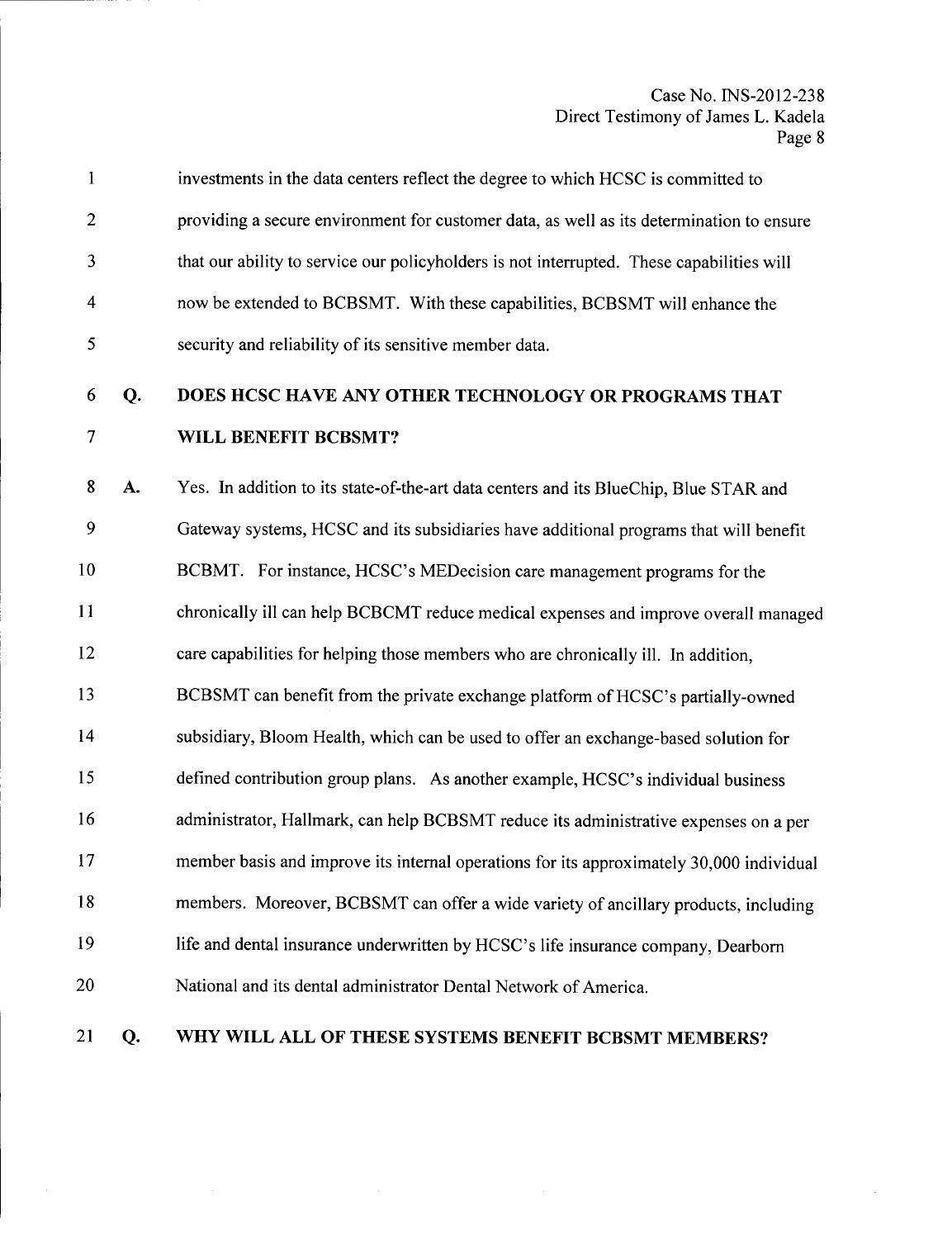| 1              | A. | These systems will benefit BCBSMT members because HCSC possesses a common set            |
|----------------|----|------------------------------------------------------------------------------------------|
| $\overline{c}$ |    | of platforms which allow for scale and efficiency. HCSC has a single system design that  |
| 3              |    | is customized and is focused on economies of scale, which helps contain costs. In        |
| 4              |    | addition, HCSC spends annually approximately \$200M to \$300M on information             |
| 5              |    | technology, and has made investments totally approximately \$2.4B in information         |
| 6              |    | technology over the past 10 years, in order to improve, upgrade and develop new systems  |
| 7              |    | that will benefit its members.                                                           |
| 8              | Q. | DOES HCSC HAVE PRIOR EXPERIENCE WITH CONSOLIDATING                                       |
| 9              |    | <b>OPERATIONS?</b>                                                                       |
| 10             | A. | Yes. As I previously mentioned, HCSC has experience successfully consolidating, or       |
| 11             |    | integrating, three other Blue Cross and Blue Shield plans. Namely, HCSC successfully     |
| 12             |    | completed full scale integrations in Texas in 1998, in New Mexico in 2001, and in        |
| 13             |    | Oklahoma in 2005. Therefore, we have developed significant expertise in how to           |
| 14             |    | effectively manage integrations that do not disrupt core operations including claims and |
| 15             |    | customer service.                                                                        |
| 16             | Q. | HOW HAS HCSC BEEN ABLE TO SUCCESSFULLY CONSOLIDATE OTHER                                 |
| 17             |    | <b>BLUE CROSS AND BLUE SHIELD PLANS?</b>                                                 |
| 18             | A. | HCSC has developed a defined, consistent and repeatable integration approach in          |
| 19             |    | consolidating the operations of other Blue Cross and Blue Shield plans. HCSC leverages   |
| 20             |    | the lessons that it learned on each of these integrations, and implements those with its |

- 21 internal best practices for each subsequent consolidation. HCSC also has an array of
- 22 integration focused documentation that captures current processes and systems which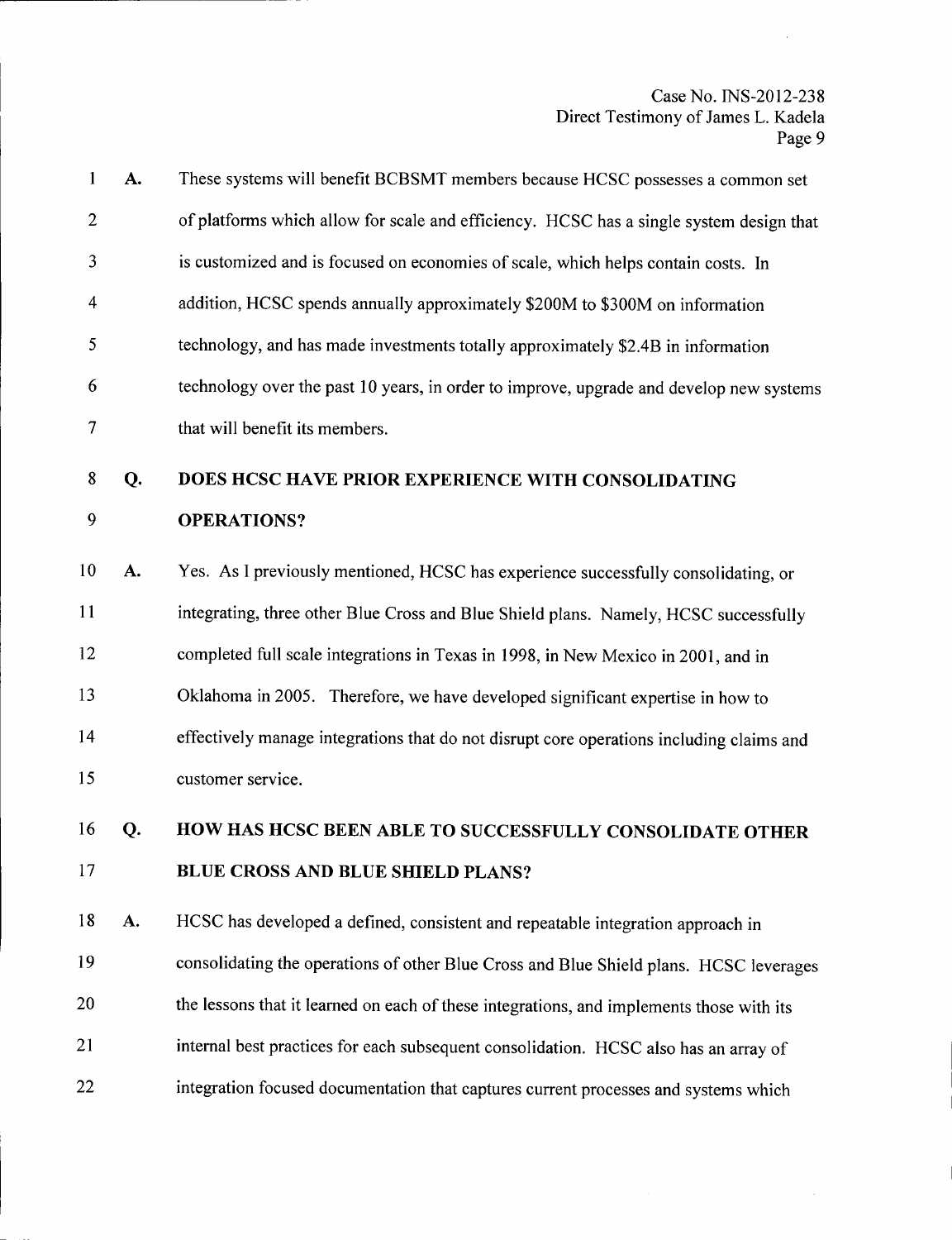| 1              |    | accelerate ramp up at the outset of an integration event. This approach results in an   |
|----------------|----|-----------------------------------------------------------------------------------------|
| $\overline{c}$ |    | integration that is seamless to our new members that join HCSC after the close of a     |
| 3              |    | transaction.                                                                            |
| 4              | Q. | IS THERE A PARTICULAR APPROACH THAT HCSC USES IN ITS                                    |
| 5              |    | <b>CONSOLIDATIONS?</b>                                                                  |
| 6              | A. | Yes. HCSC has maintained a simple, yet consistent integration approach that involves    |
| 7              |    | collaboration to integrate systems and processes while balancing local objectives and   |
| 8              |    | needs. More specifically, HCSC converts the simplest line(s) of business first,         |
| 9              |    | establishing core functionality and setting the foundation upon which we add complexity |
| 10             |    | as the conversion progresses. A key success factor is that HCSC leverages its standard  |
| 11             |    | capabilities and product portfolio. This builds scale and potential to price more       |
| 12             |    | competitively, while also providing for new and improved capabilities.                  |
| 13             | Q. | WHAT SPECIFIC ACHIEVEMENTS WERE ACCOMPLISHED THROUGH                                    |
| 14             |    | THE CONSOLIDATION ACTIVITIES?                                                           |
| 15             | A. | HCSC was able to transition three Blue Cross Blue Shield Plans while enhancing          |
| 16             |    | customer satisfaction, reducing costs, and growing its book of business. More           |
| 17             |    | specifically, HCSC accomplished the following:                                          |
| 18             |    | Increased overall customer satisfaction during the transition period;<br>٠              |
| 19             |    | Improved overall HCSC claims processing productivity;                                   |
| 20             |    | Reduced overall cost per claim;                                                         |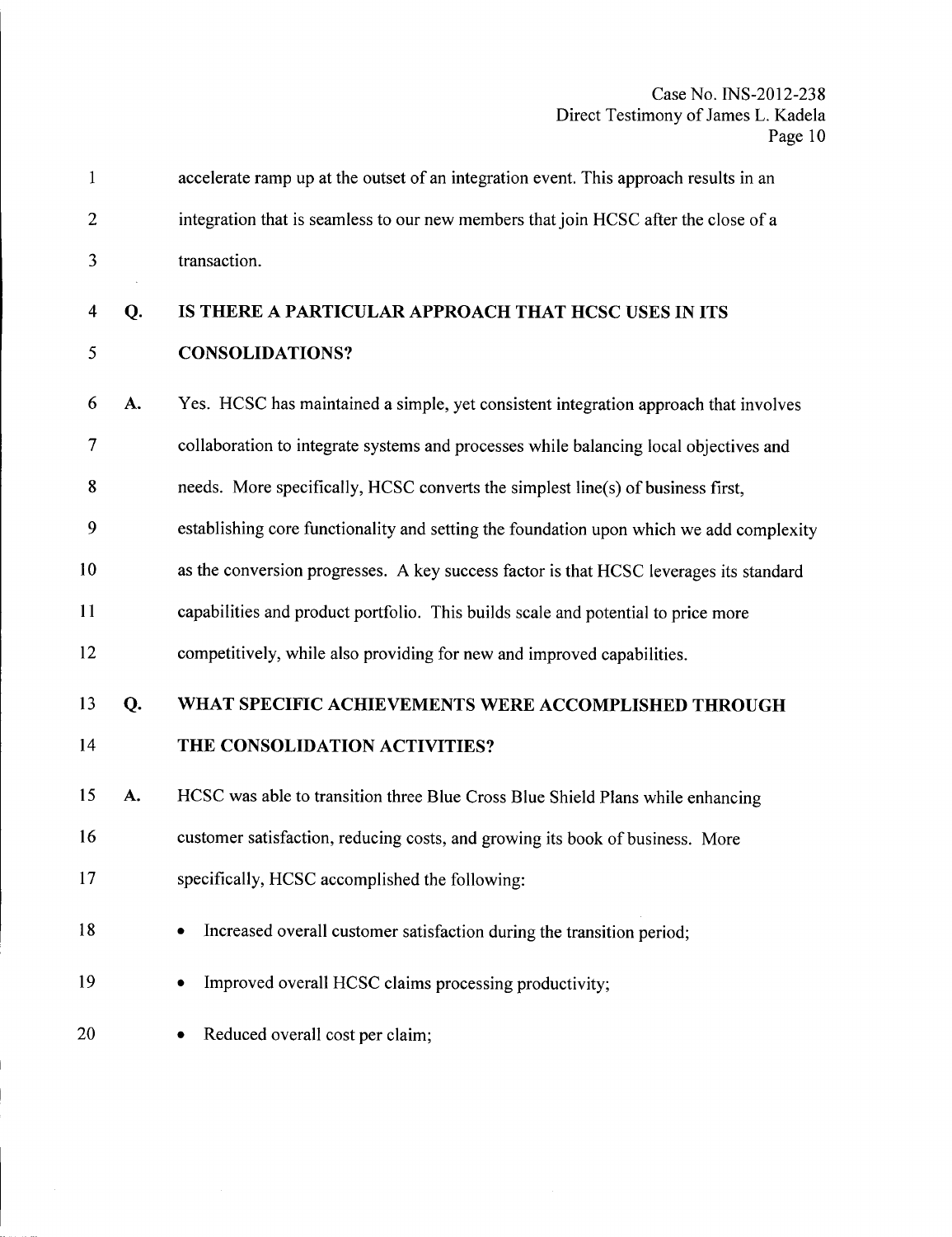| $\mathbf{1}$ | Combined the organizations through the use of common technology and operating                 |
|--------------|-----------------------------------------------------------------------------------------------|
| $\mathbf{2}$ | system platforms;                                                                             |
| 3            | Improved capital resources;                                                                   |
| 4            | Provided stability and increased opportunities to employees; and                              |
| 5            | Achieved membership growth in Texas, New Mexico and Oklahoma.                                 |
| 6            | By way of example, Oklahoma saw a 47% increase in its membership in a five year span,         |
| 7            | with corresponding growth in employment. In addition, as a result of the Texas alliance,      |
| 8            | the Texas plan experienced dramatic increases in sold National and Labor accounts,            |
| 9            | leading to a significant increase in membership of approximately 148% since the alliance.     |
| 10           | As a result of the New Mexico alliance, the New Mexico plan experienced improved              |
| 11           | capital resources, gained a long-term state-of-the-art administrative and technology          |
| 12           | platform, achieved competitive market pricing, and gained the ability to bid on new           |
| 13           | market opportunities and prevent erosion, resulting in a membership increase of 30%           |
| 14           | since 2001. New Mexico has also seen an increase in its workforce since the alliance of       |
| 15           | nearly 38% as a result of HCSC relocating certain enterprise functions in a new customer      |
| 16           | service center.                                                                               |
| 17           | In addition to the accomplishments I mentioned above, alliances with HCSC have also           |
| 18           | led to greater community investments in our plans. As an example, HCSC has invested           |
| 19           | in a multi-year initiative to improve health and wellness of at least 1 million children over |
| 20           | three years in the states in which we do business through a program called Healthy Kids,      |
| 21           | Healthy Families (HKHF). In 2011 and 2012, HKHF has funded almost 200 outcomes-               |
| 22           | based programs. As another example, HCSC has funded playground builds in all of our           |

 $\sim$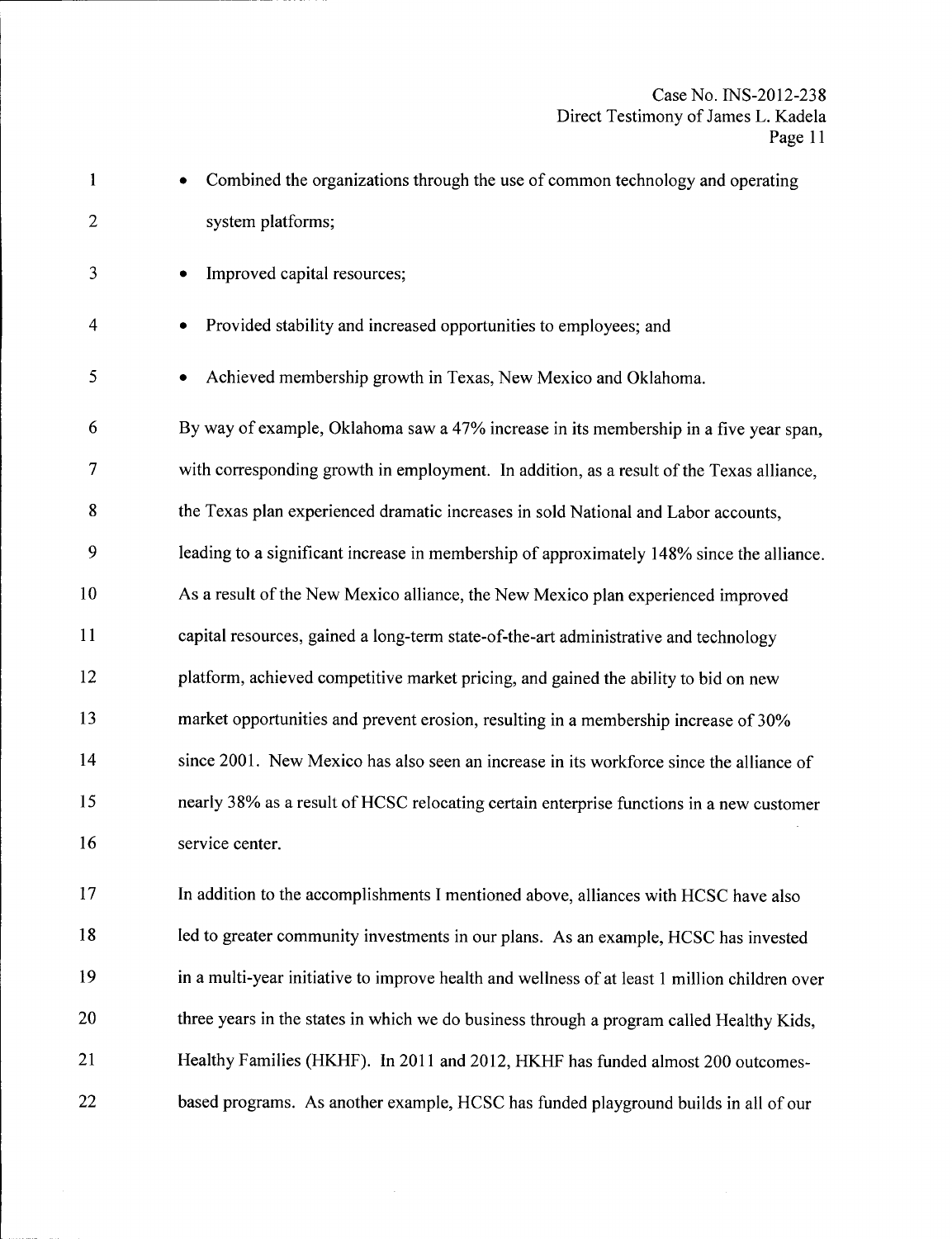| states to provide safe play environments and to encourage activity in children. Over the |
|------------------------------------------------------------------------------------------|
| last four years HCSC has supported the creation of 29 new playgrounds across our four    |
| states.                                                                                  |

#### 4 Q. IS THERE A SPECIAL TEAM WITHIN HCSC THAT HANDLES THE

#### 5 INTEGRATION OF OTHER PLANS INTO HCSC OPERATIONS?

- 6 A. 7 8 9 Yes. HCSC has a dedicated group of approximately 25 transition specialists, whose sole responsibility is to work on the integration of BCBSMT into HCSC's operations. These individuals have various backgrounds and work in various departments within HCSC, such as IT, Finance, Human Resources, and the Project Management Office. In addition,
- 10 11 12 we call upon other staff in the organization to support system transitions, and specialized project staff dedicated to an integration such as this one if the alliance is approved and the transaction closes can number in the hundreds at peak times.

### 13 Q. 14 HOW DOES THE TRANSITION TO HCSC'S SYSTEMS BENEFIT BCBSMT POLICYHOLDERS?

15 A. 16 17 18 Competitive strength in the health care industry is dependent more and more on economies of scale, access to state-of-the-art technology and the ability to use it to the benefit of the customer. With HCSC's size and systems, BCBSMT is better positioned to provide its members with cost effective, quality health care, as well as be able to process

19 claims better and faster without having to incur the total cost itself.

### 20 Q. 21 HOW MUCH WILL IT COST TO TRANSITION BCBSMT TO HCSC'S SYSTEMS?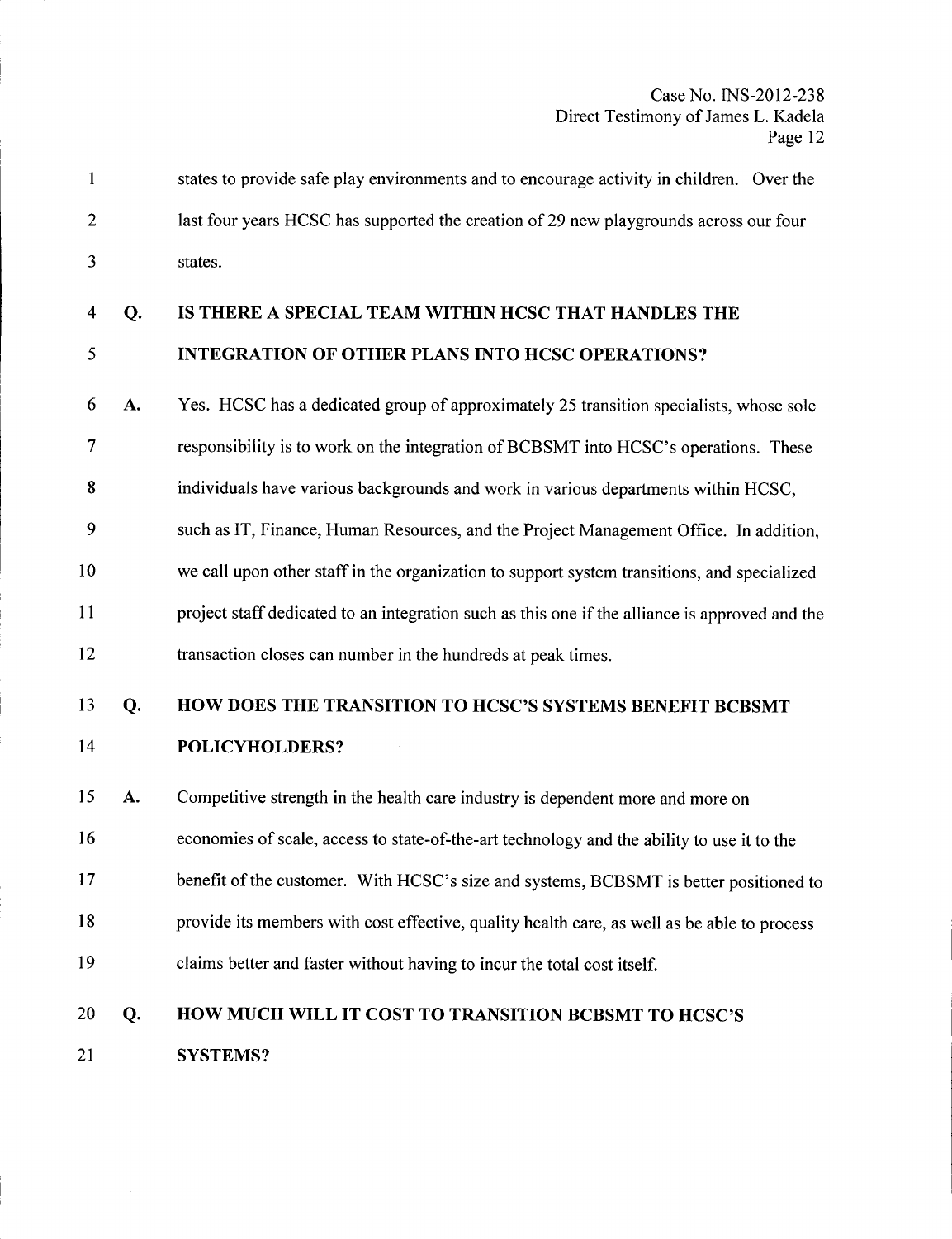| $\mathbf{1}$            | A. | We have estimated that it will cost approximately \$28 million to connect BCBSMT to          |
|-------------------------|----|----------------------------------------------------------------------------------------------|
| $\overline{2}$          |    | our systems. This entails modifying the HCSC systems to accommodate BCBSMT.                  |
| 3                       |    | Importantly, this is a transition cost, not a development cost or purchase price of new IT   |
| $\overline{\mathbf{4}}$ |    | software and infrastructure. Absent the alliance, BCBSMT would need to invest                |
| 5                       |    | significantly more capital to implement these types of systems. Based on my industry         |
| 6                       |    | experience of 18 years on project portfolio and operational investments, the potential cost  |
| $\overline{7}$          |    | of implementing the type of systems HCSC uses could cost over \$100 million.                 |
| 8                       | Q. | WILL THIS TRANSACTION RESULT IN MORE PROTECTION FOR THE                                      |
| 9                       |    | POLICYHOLDER?                                                                                |
| 10                      | A. | Yes. In fact, the policyholder is better protected by being insured by a financially         |
| 11                      |    | stronger company.                                                                            |
| 12                      | Q. | DO YOU BELIEVE THAT SERVICES TO POLICYHOLDERS AND                                            |
| 13                      |    | <b>CONSUMERS WILL IMPROVE?</b>                                                               |
| 14                      | A. | Yes, I do. With better systems BCBSMT should be able to process claims better and            |
| 15                      |    | faster. Also, with access to HCSC's on-line systems, BCBSMT's customer service               |
| 16                      |    | representatives will have better quality data available to them to share with policyholders. |
| 17                      | Q. | DOES HCSC HAVE ANY PLANS TO EXIT OR DISCONTINUE TO OFFER THE                                 |
| 18                      |    | SAME PRODUCTS THAT BCBSMT CURRENTLY OFFERS ITS                                               |
| 19                      |    | POLICYHOLDERS?                                                                               |
| 20                      | A. | Not to my knowledge.                                                                         |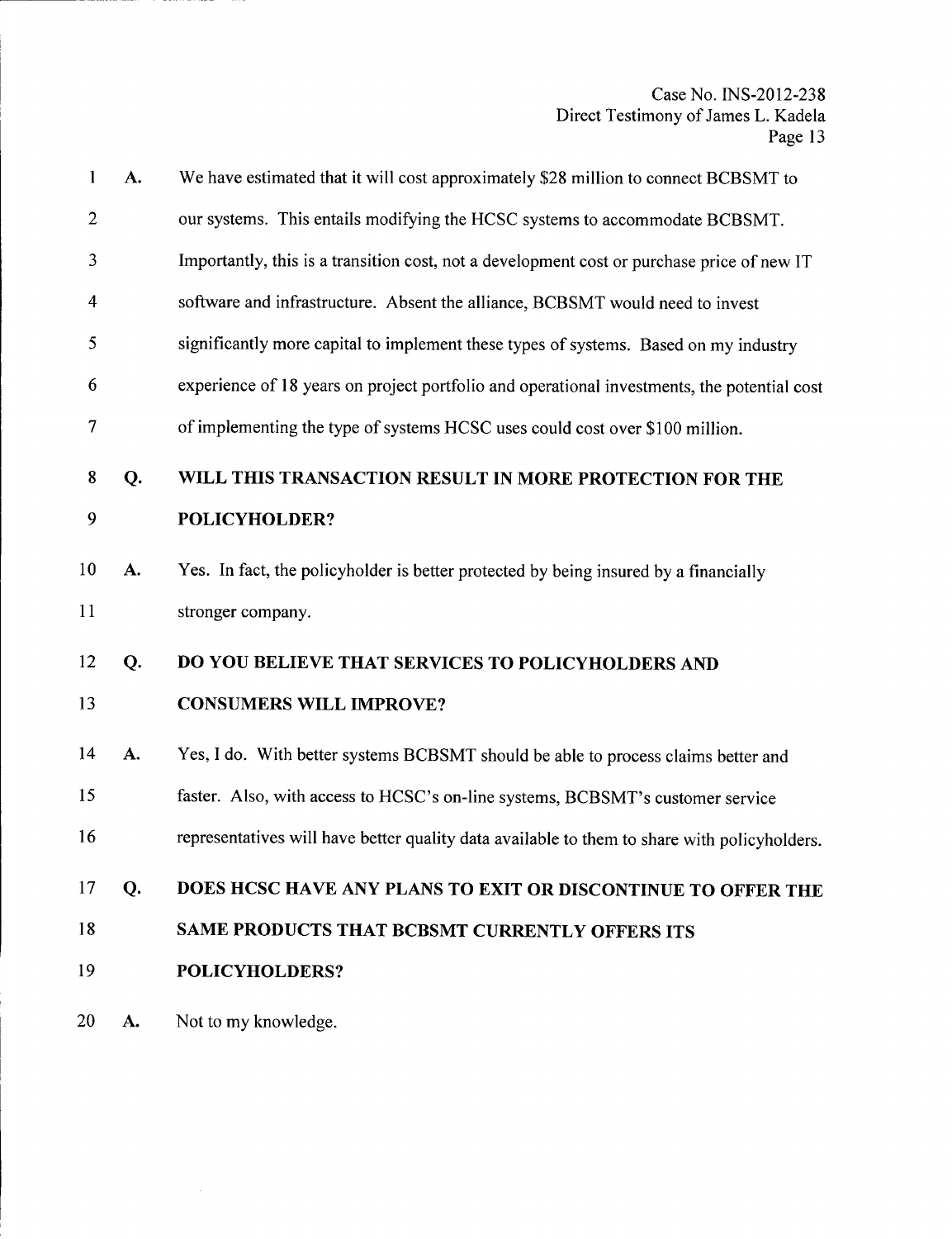## 1 Q. 2 WHO WILL PROCESS BCBSMT MEMBER CLAIMS AFTER THE TRANSACTION CLOSES?

3 A. 4 5 6 7 8 9 10 11 12 13 Q. 14 15 A. 16 17 Most claims will continue to be processed in Montana, because HCSC typically processes most of its claims in the local states where the business resides. In certain instances, however, HCSC leverages its scale to combine certain business segments across its four BCBS plan states so that those segments are housed in single centers of excellence for purposes of cost efficiency and subject matter expertise. For example, HCSC houses its claims services for members covered by FEP in Abilene, Texas. The FEP center in Abilene, services claims for the FEP business from Illinois, Texas, New Mexico and Oklahoma. Claims for BCBSMT members covered by FEP would also be serviced out of HCSC's Abilene service center, to take advantage of HCSC's efficiencies and expertise in this area. WHERE WILL BCBSMT MEMBER CUSTOMER SERVICE AND MEMBER COMPLAINTS BE RESOLVED? HCSC currently plans to continue having customer service functions for BCBSMT members performed in Montana, including the resolution of member complaints, other than services performed in connection with BCBSMT's FEP members, which will be

18

performed in Abilene, Texas.

19 Q. 20 ARE THERE OTHER EXAMPLES OF WHERE HCSC'S SCALE AND SYSTEMS WILL HELP BENEFIT BCBSMT MEMBERS?

21 A. 22 Yes. Due to HCSC's size and information technology infrastructure and capabilities, HCSC is able to handle work from all of its BCBS plan states across its processing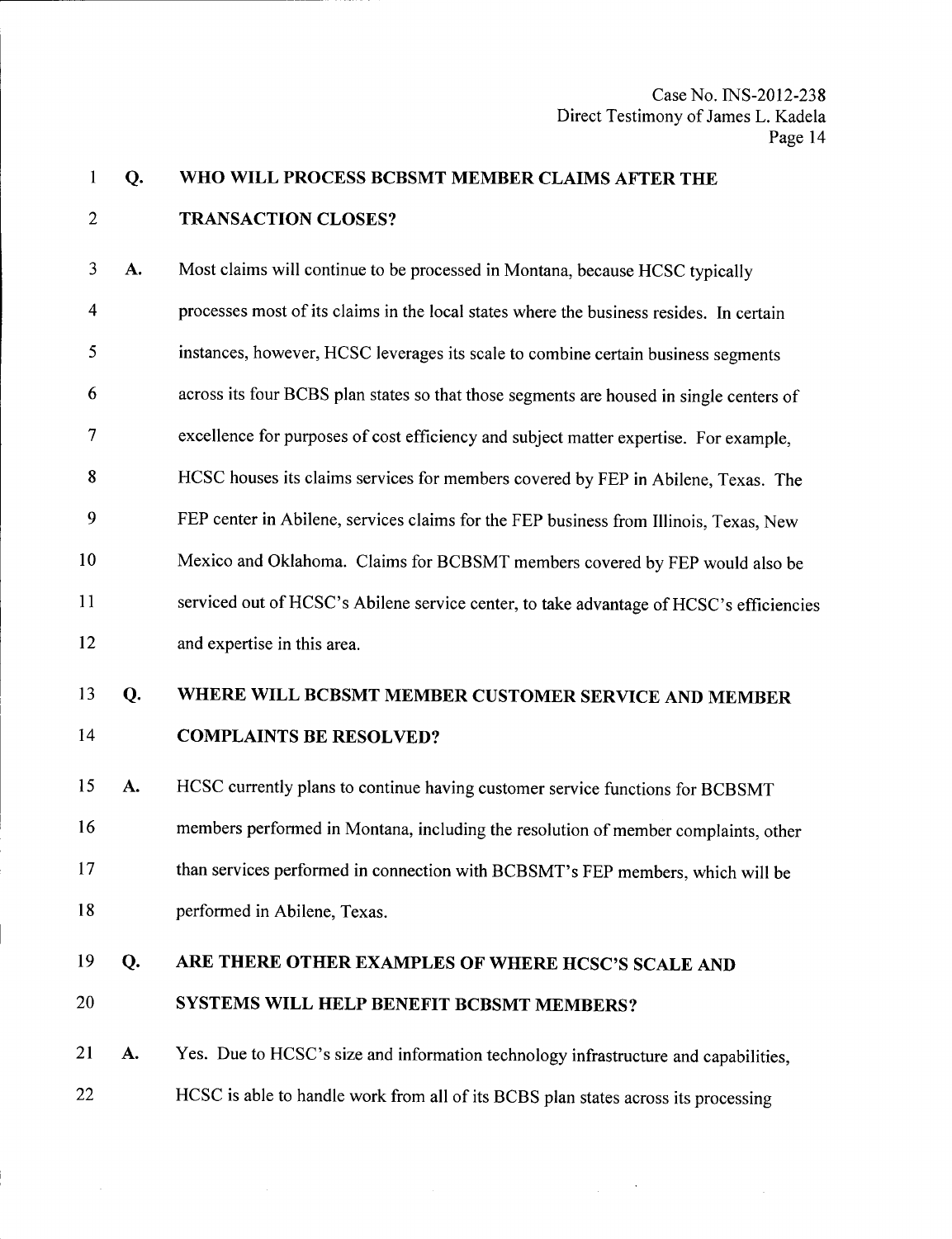| $\mathbf{1}$   |    | centers to ensure consistent and timely service for all of HCSC's members. HCSC has        |
|----------------|----|--------------------------------------------------------------------------------------------|
| $\mathbf{2}$   |    | had past experience where its processing centers in certain states had to be closed        |
| 3              |    | temporarily due to extreme weather conditions, and yet member claims were processed        |
| 4              |    | timely and efficiently across HCSC's processing centers located in other locations or      |
| 5              |    | states. This type of capability will benefit BCBSMT members if the proposed transaction    |
| 6              |    | is approved and closes.                                                                    |
| $\overline{7}$ | Q. | CAN YOU GIVE US SOME EXAMPLES OF WHEN THAT HAS HAPPENED?                                   |
| 8              | A. | Yes. A few years ago a tornado hit one of our regional offices in Illinois. The office was |
| 9              |    | out of commission for at least a week for repairs. The office's work was immediately       |
| 10             |    | redistributed electronically. Both claims processing and member calls were re-routed for   |
| 11             |    | handling at other sites with no disruption in service. Another more common example         |
| 12             |    | would be ice storms in Texas. This has happened at least once a winter season. The         |
| 13             |    | magnitude of the impact of the ice storms has varied from significantly slowing the city   |
| 14             |    | down to a crawl to shutting it down completely. Again, the re-routing of calls happened    |
| 15             |    | immediately in response to the situation. Our Contract Management Center in                |
| 16             |    | Richardson, Texas manages these situations by providing oversight and optimal call         |
| 17             |    | routing across all our call centers.                                                       |
| 18             | Q. | FROM AN OPERATIONS PERSPECTIVE, DOES THIS ALLIANCE CREATE                                  |
| 19             |    | ANY BENEFITS TO BCBSMT WITH RESPECT TO THE CHANGES                                         |
| 20             |    | EXPECTED IN THE MARKETPLACE WITH THE CREATION OF PUBLIC                                    |

21 EXCHANGES?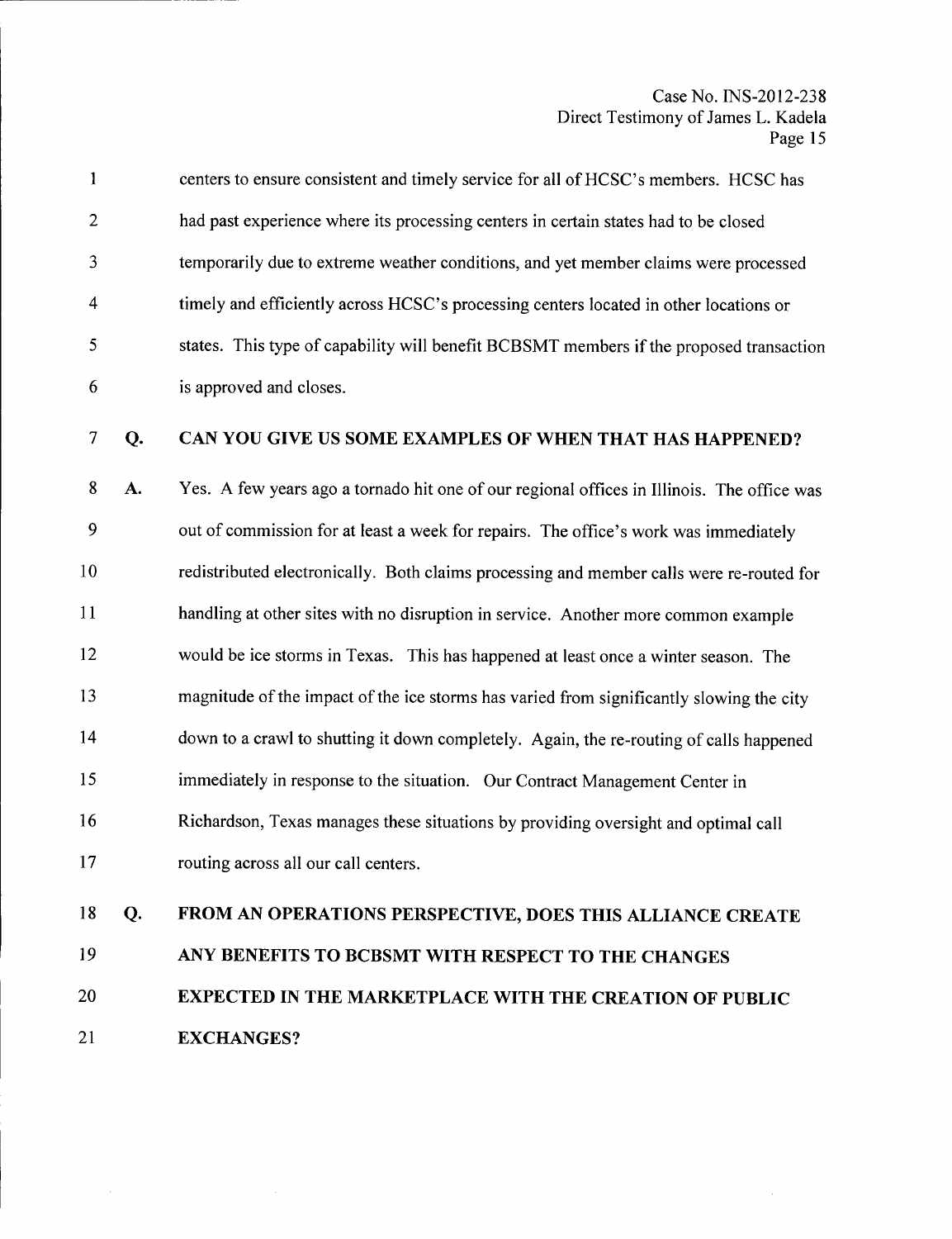| 1              | A. | Yes, HCSC has made significant investment and committed a number of resources for the         |
|----------------|----|-----------------------------------------------------------------------------------------------|
| $\overline{2}$ |    | purpose of preparing its plans for the opening of the exchanges. Specifically, HCSC has       |
| 3              |    | created a program called Next Generation ("NGen") to help its plans get ready for the         |
| 4              |    | public exchanges. The NGen team consists of over 1,000 employees who have logged              |
| 5              |    | over 300,000 hours over the past two years in this effort. The NGen team is                   |
| 6              |    | implementing new technologies and enhancing systems across the HCSC enterprise to             |
| 7              |    | support retail capabilities, implementing a new sales call center, training plans to have the |
| 8              |    | skilled workforce necessary to sell, support and service exchange members, and                |
| 9              |    | implementing enhanced web and mobile capabilities. The NGen program will enable               |
| 10             |    | HCSC to meet exchange readiness goals when the exchanges go live later this year. By          |
| 11             |    | aligning with HCSC, BCBSMT will benefit from all the work HCSC has already done               |
| 12             |    | through the NGen program to prepare its plans for the public exchanges. With the benefit      |
| 13             |    | of the NGen program, BCBSMT will be well-positioned to participate and succeed in the         |
| 14             |    | exchange market.                                                                              |
| 15             | Q. | YOU PREVIOUSLY STATED THAT CERTAIN SERVICES WILL BE                                           |
| 16             |    | PERFORMED IN MONTANA. SPECIFICALLY, WHY WILL THOSE                                            |
| 17             |    | <b>SERVICES BE PERFORMED IN MONTANA?</b>                                                      |
| 18             | A. | HCSC believes that those services that are the closest to the customer need to be handled     |
| 19             |    | locally. Our track record in Texas, New Mexico and Oklahoma supports this approach.           |
| 20             | Q. | WILL HCSC OFFER EMPLOYMENT TO BCBSMT EMPLOYEES?                                               |
| 21             | A. | Yes. HCSC is committed to maintaining and growing jobs in Montana. A significant              |
| 22             |    | factor in HCSC's success in these other states has been its commitment to maintaining         |

 $\hat{\mathcal{L}}$ 

 $\mathcal{A}^{\mathcal{A}}$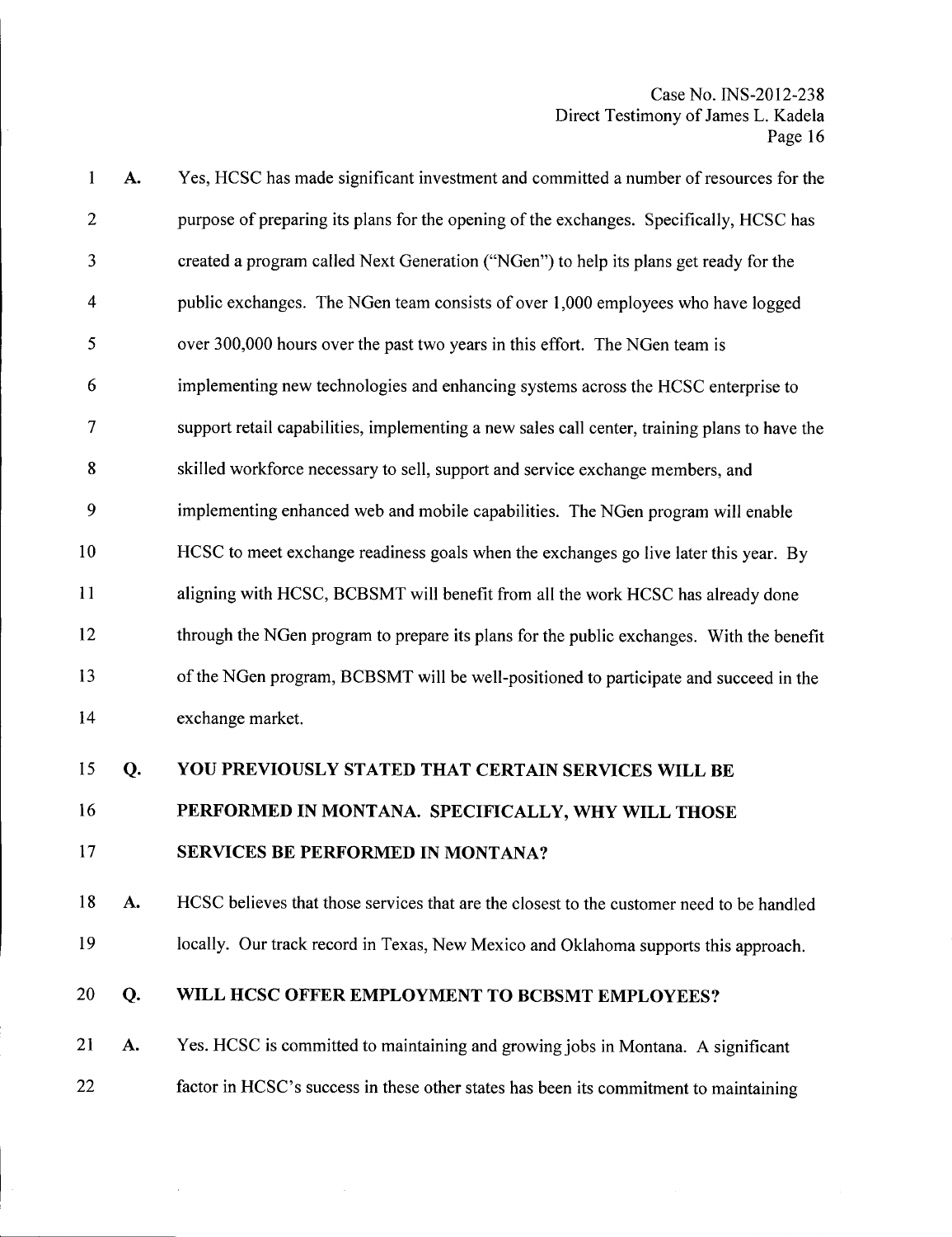| $\mathbf{1}$   | local executive leadership and an emphasis on strong local presence. In addition, an |
|----------------|--------------------------------------------------------------------------------------|
| $\overline{2}$ | alliance with BCBSMT will afford HCSC an opportunity to strengthen its workforce by  |
| 3              | adding BCBSMT executives with non-investor owned Blue Cross and Blue Shield plan     |
| $\overline{4}$ | experience, as well as virtually all of BCBSMT's employees, many of whom have        |
| 5              | extensive health care insurance experience and strong familiarity with BCBSMT's      |
| 6              | providers, vendors and member groups.                                                |
| $\overline{7}$ | HCSC also hopes to create new jobs in Montana. While plans are preliminary, HCSC     |
| 8              | and BCBSMT are considering opening a 100-plus employee customer center in Montana    |
| 9              | The serious consideration of Montana affirms HCSC's commitment to the state of       |
| 10             | Montana, demonstrating through actions our belief that Montana is a good place to    |
| 11             | expand HCSC's operations. If opened, this new call center would create new jobs in   |

12 Montana, adding to BCBSMT's current workforce of 500 employees, most of whom are

13 based in Helena. These new employees would perform call center activities and take

14 15 16 inquiries from providers and hospitals to determine eligibility of services for patients across all four HCSC Blues plans. The local economy would benefit too, from builders being hired for the site renovation to an increase in people shopping and eating locally.

#### 17 Q. DO YOU HAVE ANY FINAL THOUGHTS YOU WOULD LIKE TO SHARE?

18 A. 19 20 21 As I have explained in my testimony, HCSC offers BCBSMT significant operational advantages through its advanced technology systems and capabilities. With an alliance with HCSC, BCBSMT will be able to offer better customer services, expand its services, achieve scale advantages, and increase its efficiency. HCSC has experience in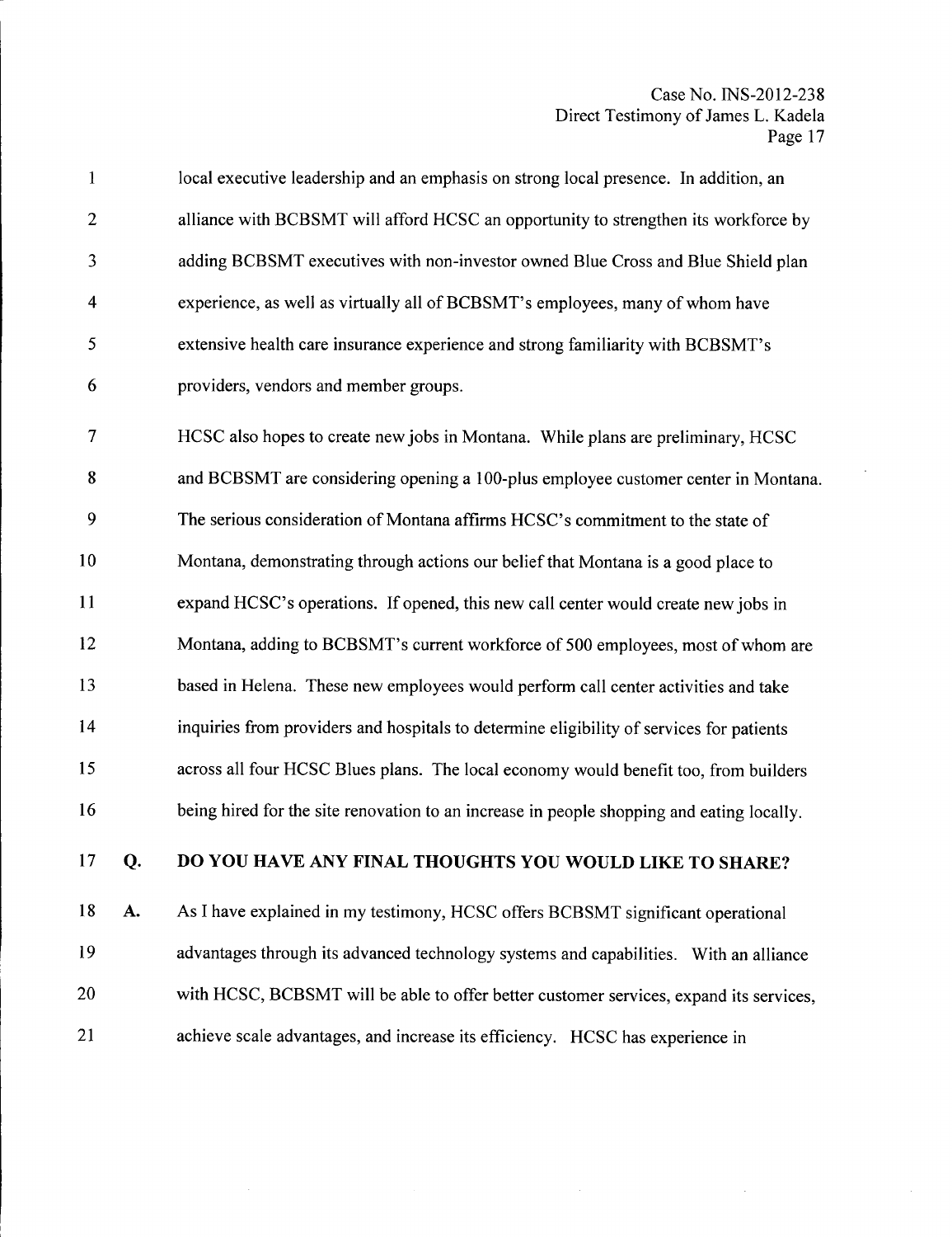- 1 integrating plans to its systems and can effectively integrate the BCBSMT system
- 2 without disruption to its core operations.

#### 3 **Q. DOES THIS CONCLUDE YOUR TESTIMONY?**

 $\bar{z}$ 

4 A. Yes.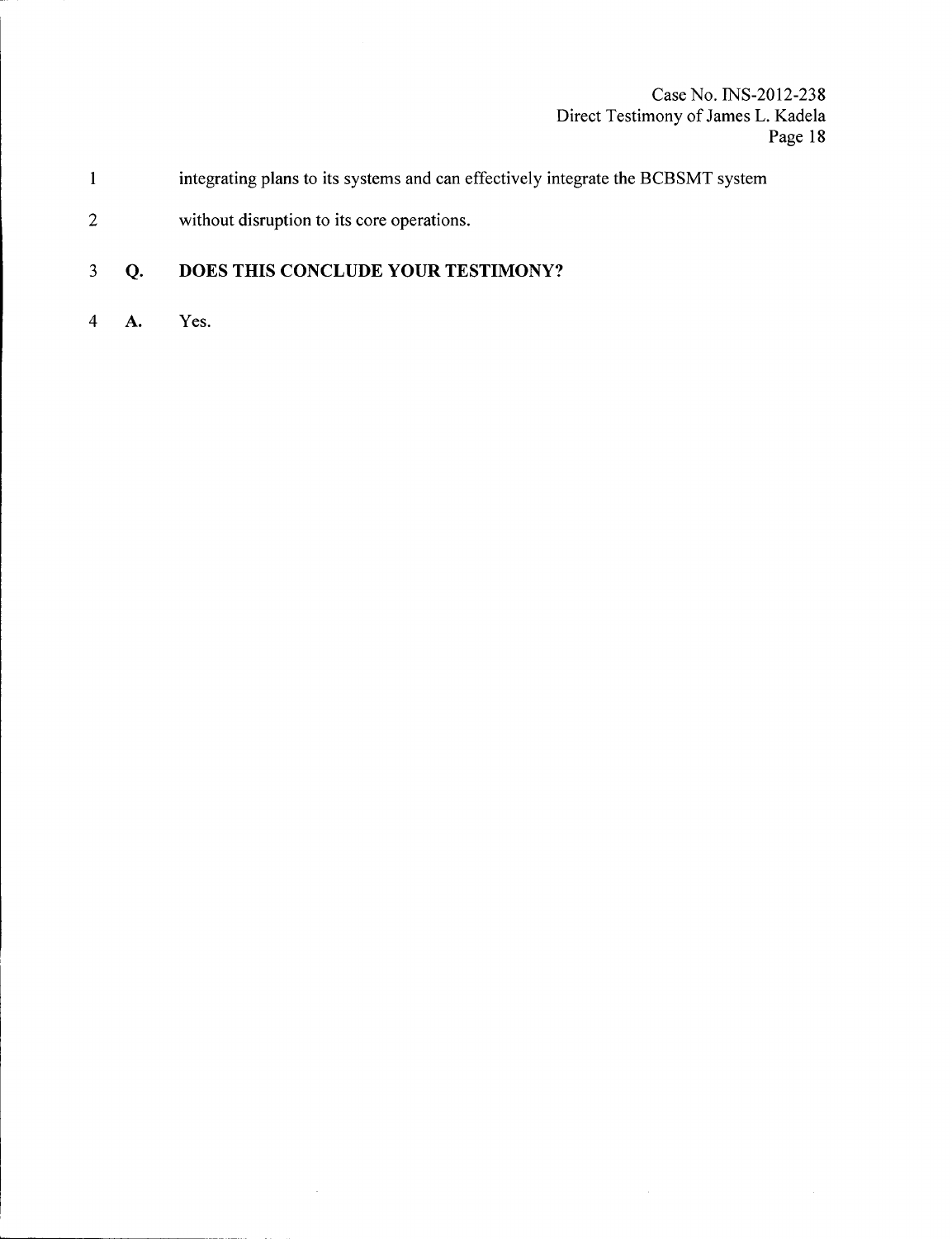# **VERIFICATION**

STATE OF ILLINOIS (1) ) ss. COUNTY OF COOK

I, James L. Kadela, being first duly sworn, upon my oath, state that I have read, know and understand the contents of the foregoing testimony and that the statements contained therein are true and correct to the best of my knowledge, information and belief

James L. K

 $7<sup>1</sup>$ SUBSCRIBED, SWORN TO AND ACKNOWLEDGED before me this  $7<sup>1</sup>$ <sup>1</sup> day of February, 2013, by Sames L. Kadela.

rg R Sprl

My Commission Expires:

 $May6,2016$